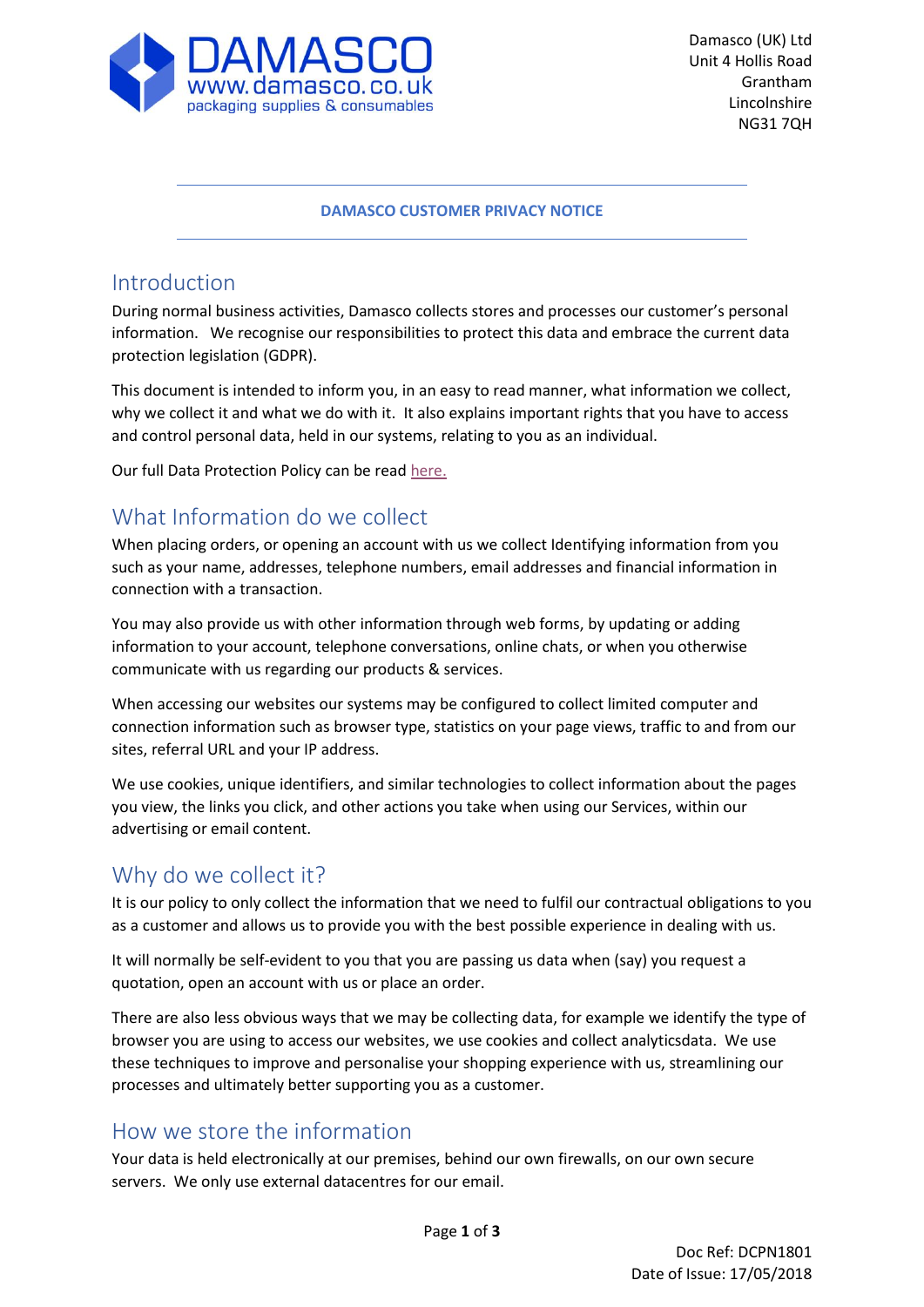

Only highly secure, encrypted enterprise level services such as Amazon Web Services are used for the storage and transmission of email.

We follow all applicable regulations and accepted standards for storage, protectionand transmission of the personal data we collect, including the use of encryption methods wherever appropriate.

# What we do with the information

We primarily use your information to satisfy your requirements. Most commonly this would be responding to a request for a quotation, fulfilling an order and providing high quality after sales services and warranty support.

We may also use your information to improve our level of service, for instance as part of our ISO 9001:2015 Quality Management System we regularly review the process and outcomes of specific orders with a view to understanding how we can continuously improve our own performance and that of our suppliers.

If you are a business customer (and the PECR regulations permit), we may also send you notice of specific promotions and business updates that we consider may be of interest to you. These emails always contain a clear opt out link, through which you can add your email address to our email exclusion list.

## Who we share the information with

Products that you order from us are sometimes shipped to you directly from the warehouses and fulfilment centres of our suppliers. In these instances, it is necessary for us to pass enough information (for instance: delivery name, delivery address and products ordered) for our suppliers to deliver the products to you on our behalf. For most transactions It is also necessary to pass the delivery name, delivery address details and any special delivery instructions to couriers.

In the instances that we pass this information we only ever pass the subset of data that is necessary for the third party to supply the products and services on our behalf. We never pass data that is not needed.

We only pass data to suppliers who maintain strict GDPR compliance and with whom we have specific GDPR compliant Processing Agreements in place which prohibit them using, sharing or retaining your personal data for any purpose other than they have been specifically contracted to by us.

## Retention and Destruction

We retain personal data only for as long as necessaryin order to:

- Provide the services you have requested from us.
- Facilitate a high standard of after sales customer support.
- Satisfy requirements mandated by law, contract or similar obligations applicable to our business operations including the requirement to maintain adequate and accurate business and financial records.
- Preserve, resolve, defend or enforce our legal/contractual rights.